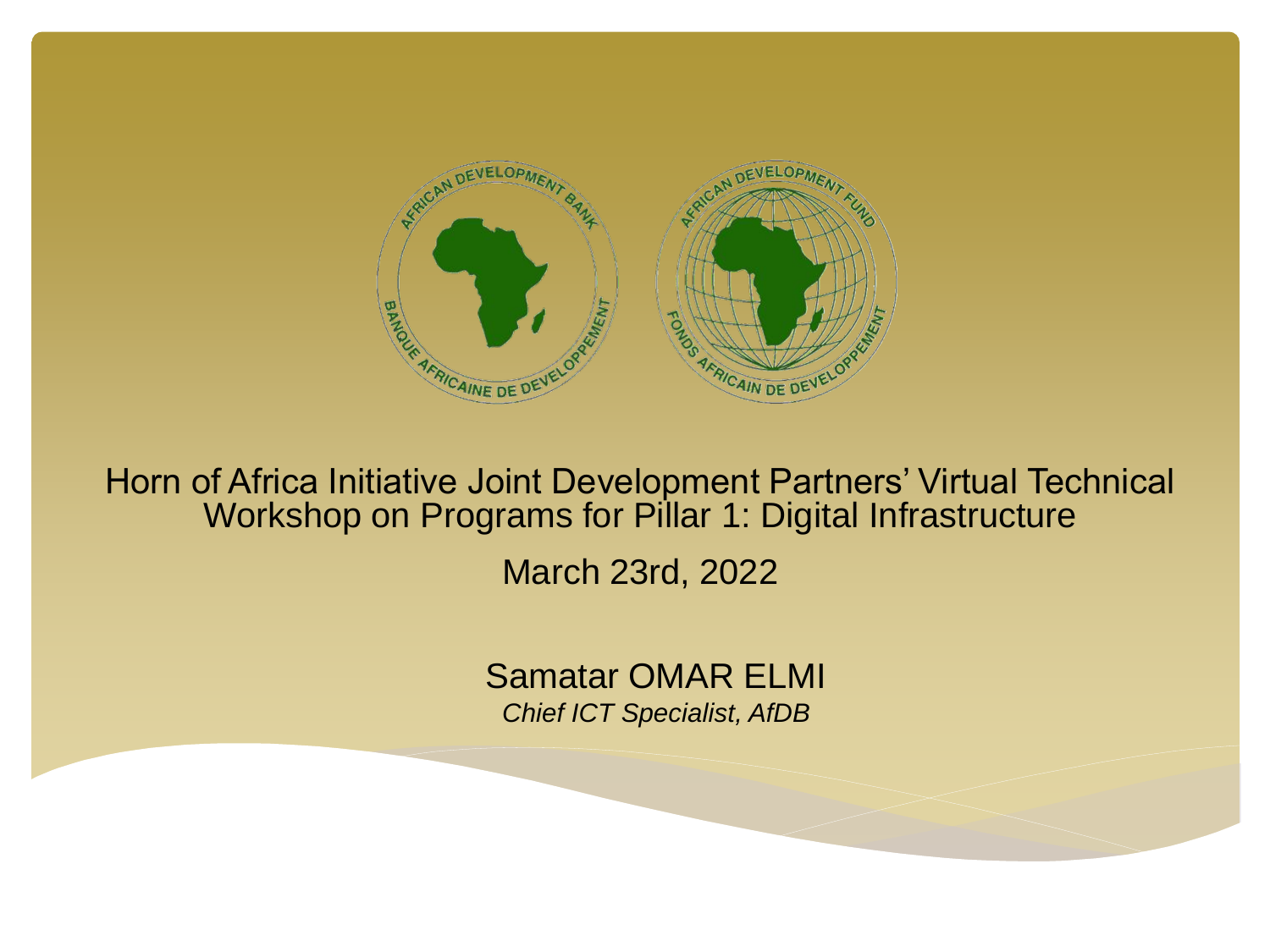## **Horn of Africa Initiative contributions in digital**

#### ❖ AfDB is preparing three projects on this topic:

- **Upstream Project for Digital Market Development in Africa (UP4DMDA) – Phase 1**
	- Direct beneficiary: African Union Commission (AUC)
	- Indirect beneficiaries: whole African continent
	- Total cost: US\$ 11.05 million (with an AfDB contribution of US\$ 10 million)

#### ▪ **Horn of Africa Digital Market Integration (HDMI) Project - Phase 1**

- Direct beneficiary: IGAD
- Indirect beneficiaries: HoAI member countries
- Total cost: US\$ 5.79 million (with an AfDB contribution of US\$ 5.79 million)

#### ▪ **Horn of Africa Digital Infrastructure Development (HDID) Project**

- Direct beneficiary: IGAD
- Indirect beneficiaries: HoAI member countries
- Total cost: US\$ 1 million (with an AfDB contribution of US\$ 1 million)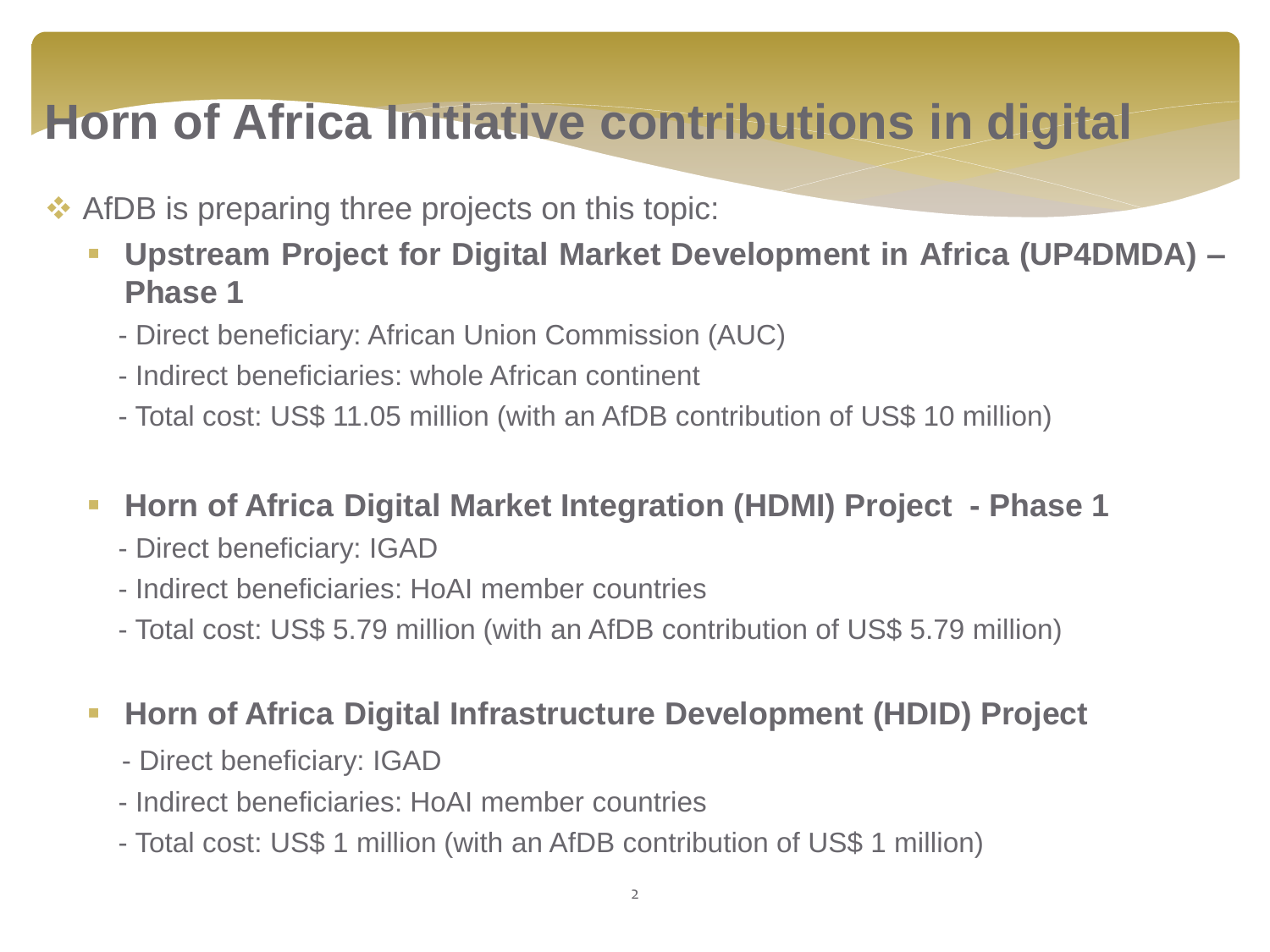### **Upstream Project for Digital Market Development in Africa (UP4DMDA) – Phase 1**

- ❖ Main objective:
	- **EXT** Strengthen the overall (strategic, policy, regulatory and conceptual) framework for the development of Africa's digital economy, an essential, substrate for inclusive, resilient and sustainable growth to guide the establishment of a single digital market across the continent.
- ❖ Project design:

The project comprises 4 major components:

- *Component A*: *"***Digital enablers**"
- *Component B*: *"***Digital trade and e-commerce adoption**"
- *Component C*: *"***Support actions**"
- *Component D*: *"***Project management**"
- ❖ Execution period: 2022-2025
- ❖ Project preparation stage: Preparation done; Appraisal planned on the week of 04 April and Presentation to the Bank's Board for approval on mid of July 2022.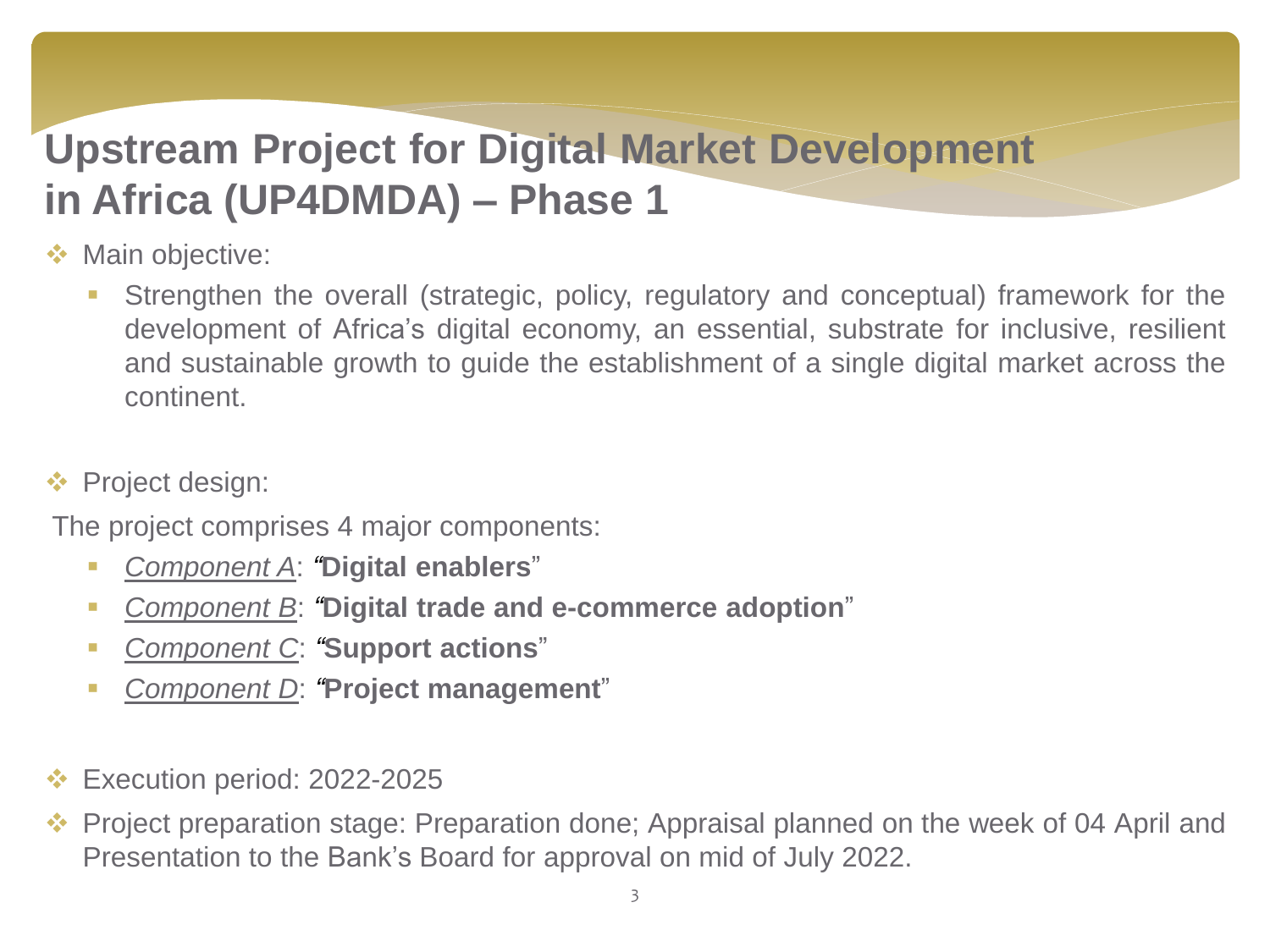### **Horn of Africa Digital Market Integration (HDMI) Project - Phase 1**

- ❖ Main objective:
	- Develop more deeply integrated economies across the Horn of Africa region through the creation of a single digital market.
- ❖ Project design:

The project includes 4 major components:

- *Component A***: "Digital trade and e-commerce enablers"**
- *Component B*: **"Single data market promotion"**
- *Component C*: *"***Support actions**"
- *Component D*: *"***Project management**"
- ❖ Execution period: 2022-2025
- ❖ Project preparation stage: Preparation on the week of 27 March 2022, Appraisal is scheduled in June 2022 and Presentation to the Bank's Board approval in September 2022.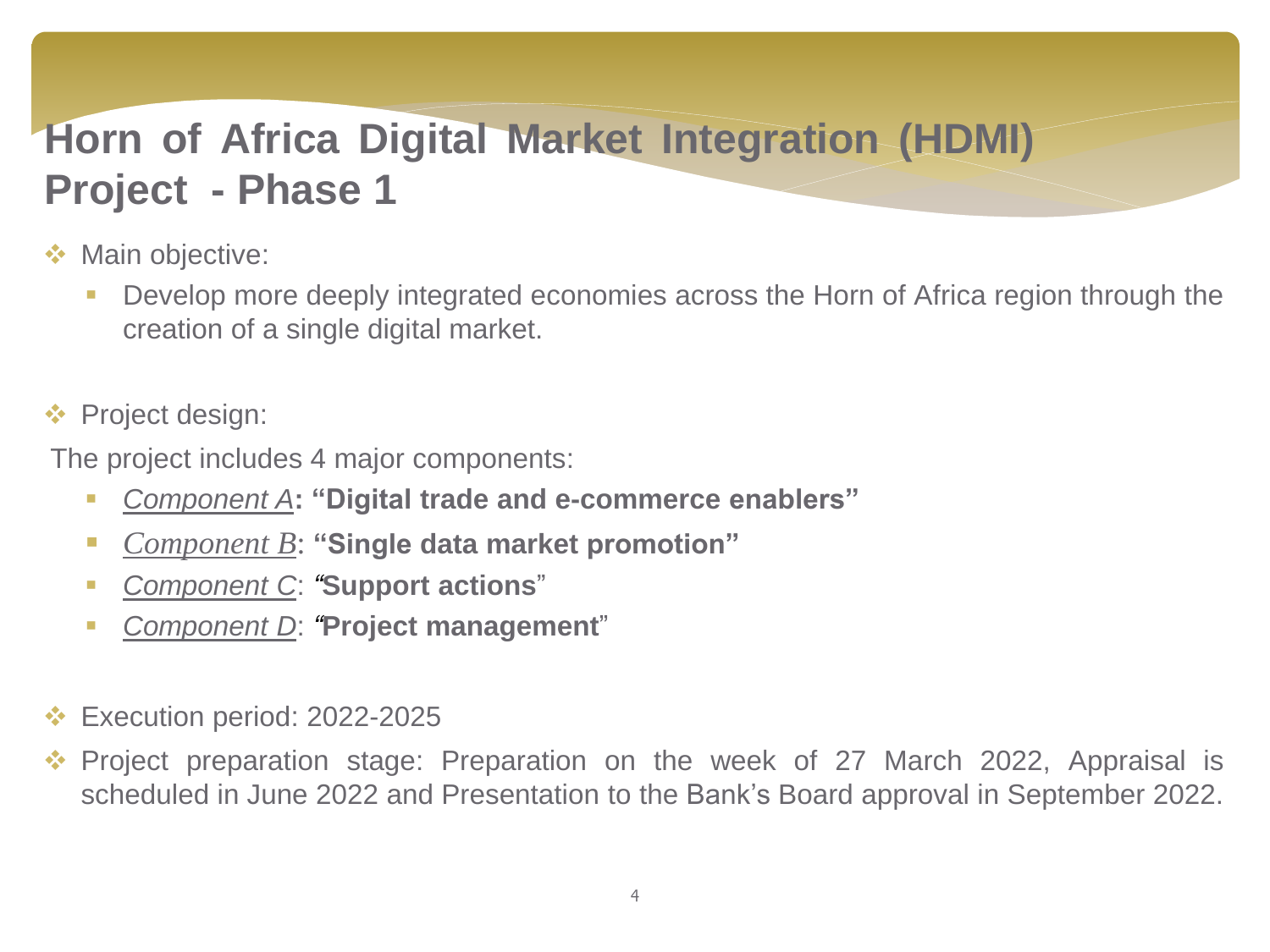### **Horn of Africa Digital Infrastructure Development (HDID) Project**

- ❖ Main objective:
	- Develop the detailed feasibility study (technical, economic, financial, environmental and social, legal and regulatory, etc.) on the regional connectivity and national data storage facilities considering PPP arrangements.
- ❖ Project design:
- The project includes 3 major components:
	- *Component A***: "Studies development"**
	- *Component B*: **"Project management"**
	- *Component C*: *"***Financial audit**"
- Execution period: 2022-2023
- ❖ Project preparation stage: Preparation on the week of 27 March 2022 and Approval process completed by end of June 2022.